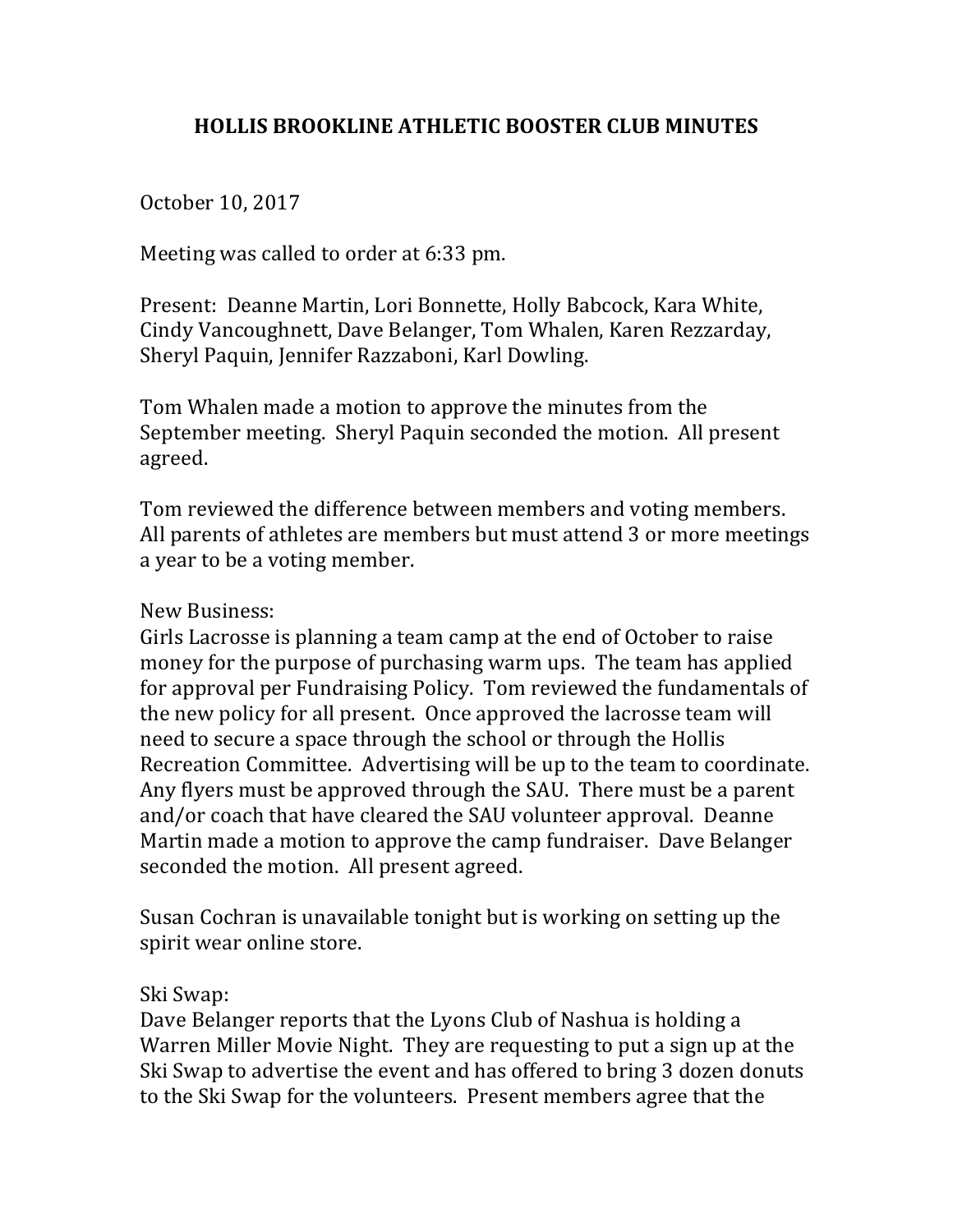same crowd attending the Ski Swap would be interested in knowing about the Warren Miller Movie. Discussion ensued regarding the possibility of joint advertising. Dave will discuss this with his contact at the Lyons Club. Dave discussed the registration fee last year going to Marguerites Place for them to fund the free shoe program. Dave is looking into how much of the fee was used for the shoes. We may consider being the administrator of the shoe fund. All present agree that the club should continue to support the free shoe program for local families in need of assistance.

Advertising – Tom Whalen, Dave Belanger, and Susan Cochran will be meeting next week to set up plan for advertising the Ski Swap. Payment System - Jennifer is setting up the credit card machines. Michelle Wood has agreed to be involved this year to help with the transition to Jennifer and Mike.

Volunteers - specific numbers of volunteers were discussed for the hours of the swap (see attached). Sheryl will be sending out a signup genius with spots for each of these in early November.

Dave Belanger reports needing to secure the insurance certificate for the building but otherwise location has been secured. The vendor from North Conway will be there again this year with the same arrangement as last year.

Kirk Anderson agrees to bring a trailer Friday, Saturday and Sunday. All agree that a larger clean up crew is needed this year. Clean up shift will be Sunday from 1-5 and will require 20 people who are able to do moderate to heavy lifting.

Treasurer's Report:

Jennifer reports that the updated General Fund has \$18,095. Jennifer also informs membership of the option of making payments for things on the club credit card instead of using personal checks. This is a better and cleaner option for record keeping. The process would be to inform the Treasurers of the bill and they can pay directly from the club credit card. The invoice can be sent directly to them for such payments. Michelle Wood agreed to do the tax returns this year.

Kara White brought up information about video services that can be used by different teams and provide feedback/analysis on players. Mike Coutu may have some information on this and we will ask him to look